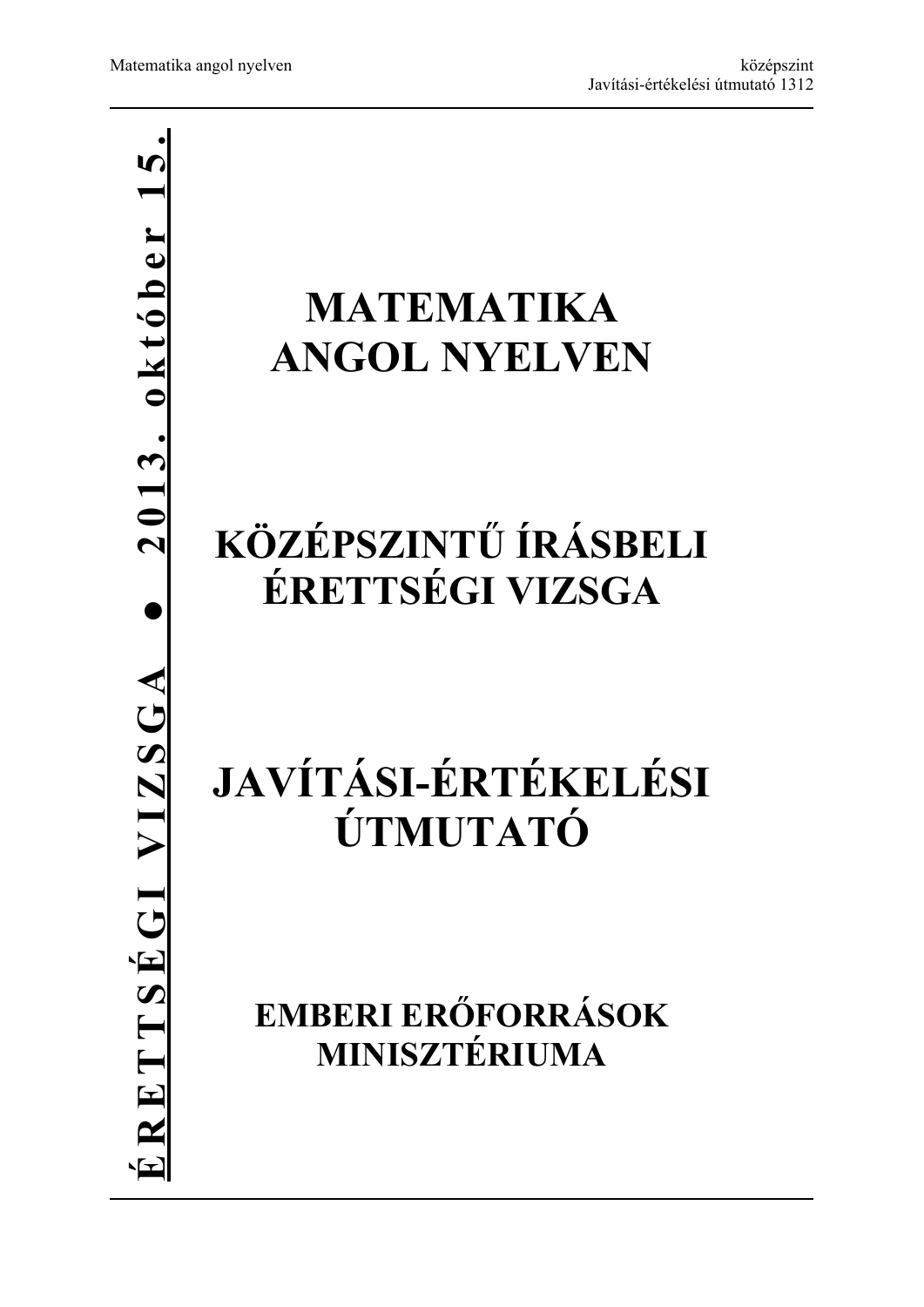## **Instructions to examiners**

#### **Formal requirements:**

- 1. Mark the paper in **ink, different in colour** from the one used by the candidate. Indicate the errors, incomplete solutions, etc. in the conventional way.
- 2. The first one of the rectangles under each problem shows the maximum attainable score on that problem. The **points given by the examiner** are to be entered in the rectangle next to that.
- 3. **If the solution is perfect,** it is enough to enter the maximum scores in the appropriate rectangles.
- 4. If the solution is incomplete or incorrect, please indicate the individual **partial scores** in the body of the paper, too.
- 5. Do not assess anything except diagrams that is **written in pencil**.

#### **Assessment of content:**

- 1. The markscheme may contain more than one solution for some of the problems. If the **solution by the candidate is different**, allocate the points by identifying the parts of their solution equivalent to those of the solution given in the markscheme.
- 2. The subtotals in the markscheme can be further **divided**, unless stated otherwise. The scores awarded should always be whole numbers.
- 3. If there is a **calculation error** or inaccuracy in the solution, only take off the points for that part where the error is made. If the reasoning remains correct and the error has not changed the nature of the task to be completed, the points for the rest of the solution should be awarded.
- 4. **In the case of a principal error,** no points should be awarded at all for that section of the solution, not even for steps that are formally correct. (These logical sections of the solutions are separated by double lines in the markscheme.) However, if the wrong information obtained owing to the principal error is carried forward to the next section or in the next part of the problem and is used correctly, the maximum score is due for the next part, provided that the error has not changed the nature of the task to be completed.
- 5. Where the markscheme shows a remark or unit **in brackets**, the solution should be considered complete without that remark or unit as well.
- 6. If there are **more than one different approaches** to a problem, assess only the one indicated by the candidate.
- 7. **Do not give extra points** (i.e. more than the score due for the problem or part of problem).
- 8. **Do not take off points** for steps or calculations that contain errors but are not actually used by the candidate in the solution of the problem.
- 9. **Assess only two out of the three problems in Section II B.** The candidate was requested to indicate in the appropriate square the number of the problem not to be assessed and counted in their total score. Should there be a solution to that problem, it does not need to be marked. However, if it is still not clear which problem the candidate does not want to be assessed, assume automatically that it is the last one in the question paper, and do not assess that problem.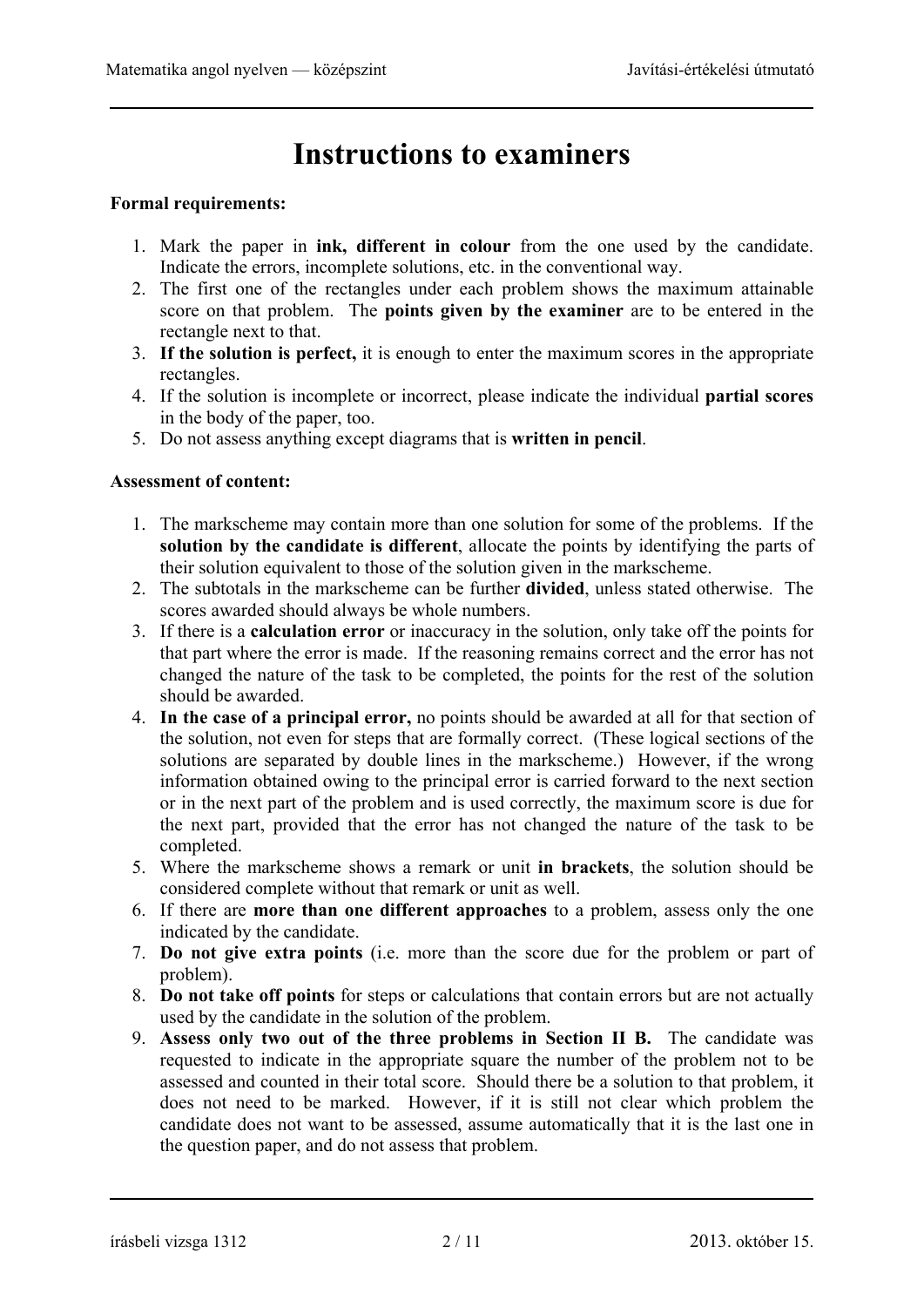| ٠ |
|---|
|   |
|   |
|   |

| $A \setminus B = \{-4; -3; -2; -1; 0\}$ |               |          | $2 points \begin{cases} Award 1 point if there is \\ one error, 0 points for \end{cases}$<br>more than one error. |
|-----------------------------------------|---------------|----------|-------------------------------------------------------------------------------------------------------------------|
|                                         | <b>Total:</b> | 2 points |                                                                                                                   |

| $x_1 = -2, x_2 = 10$ | $1 + 1$ points |  |
|----------------------|----------------|--|
| Total:               | $2$ points     |  |

| $\bullet$                                   |                |  |
|---------------------------------------------|----------------|--|
| $x_1 = \frac{\pi}{2}, x_2 = -\frac{\pi}{4}$ | $1 + 1$ points |  |
| Total:                                      | 2 points       |  |

*Remark. Award 1 point if the answer of the candidate is –60° and 60°. Award at most 1 point if the answer is given as a real number but the given interval is not considered.* 

| A) false |          |                                                                                        |
|----------|----------|----------------------------------------------------------------------------------------|
| B) true  |          | $2 points \begin{array}{c} 1 point for 2 correct \\ answers, 0 points for \end{array}$ |
| C) false |          | <i>l</i> correct answer.                                                               |
| Total:   | 2 points |                                                                                        |

| solution 1                                                                                                                           |          |  |
|--------------------------------------------------------------------------------------------------------------------------------------|----------|--|
| Let $x$ denote the size of the voting age population.<br>Then the given information means<br>$x \cdot 0.635 \cdot 0.436 = 4152900$ . | 2 points |  |
| There are $x = 15000000$ voting age people.                                                                                          | 1 point  |  |
| <b>Total:</b>                                                                                                                        | 3 points |  |

| solution 2                                                                     |          |  |
|--------------------------------------------------------------------------------|----------|--|
| 4152900<br>The number of those participating is<br>0.436                       | 1 point  |  |
| $= 9525000.$                                                                   | point    |  |
| The number of voting age people is<br>9 5 2 5 0 0 0<br>$= 15000000$ .<br>0.635 | 1 point  |  |
| Total:                                                                         | 3 points |  |

| $\mathbf{0}$ |          |                                                                     |
|--------------|----------|---------------------------------------------------------------------|
| $b = 140$    | point    |                                                                     |
| $m = -20$    |          | 2 points $\begin{cases} Award\ 1\ point for \\ m = 20. \end{cases}$ |
| Total:       | 3 points |                                                                     |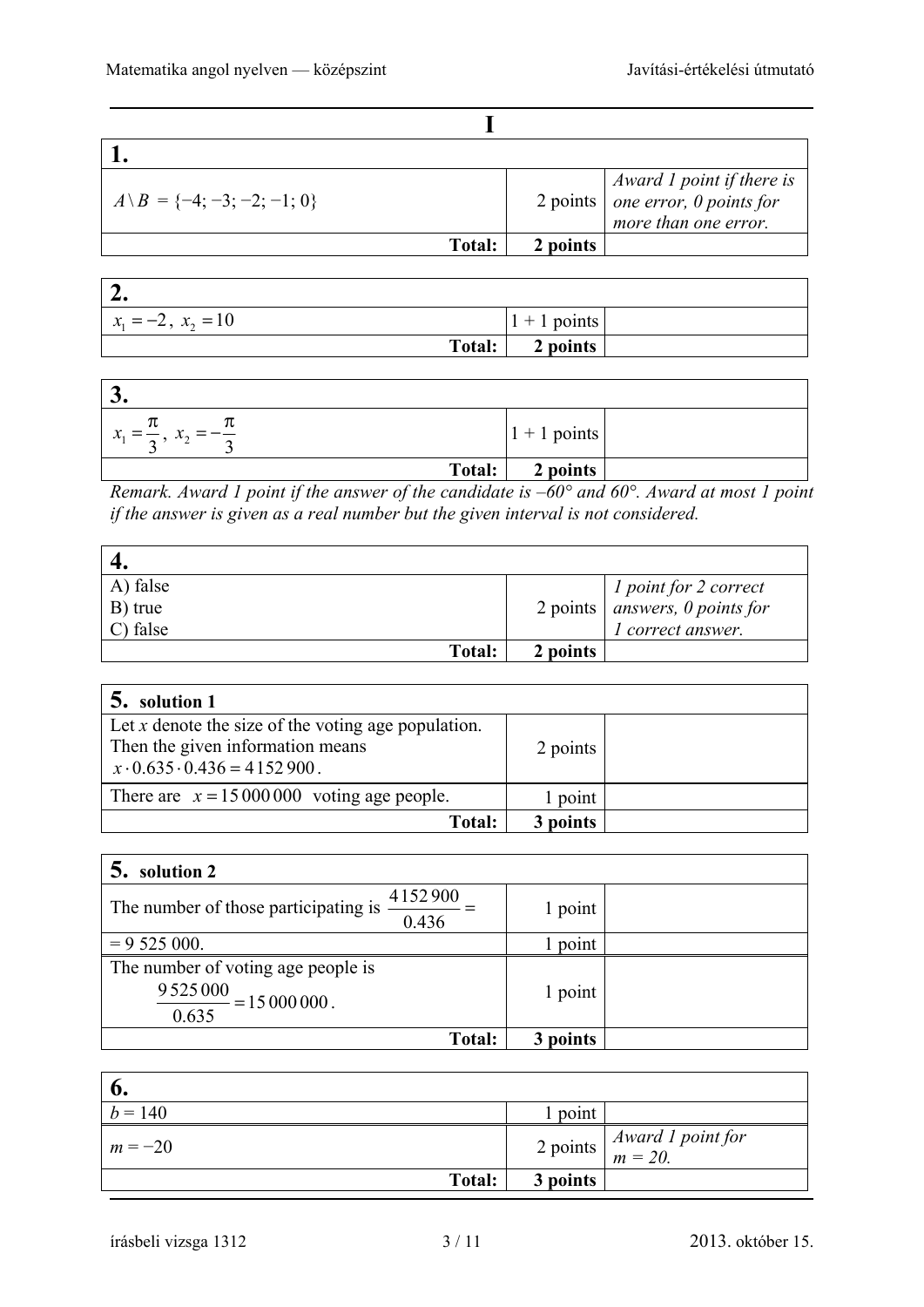| $\overline{ }$<br>$\bullet$ |          |
|-----------------------------|----------|
| B) and D)                   | 2 points |
| Total:                      | 2 points |

*Award 1 point for 1 correct answer, or for 2 correct answers and 1 wrong answer. 0 points in any other case.* 

| If d denotes the common difference of the arithmetic<br>progression, $3d = -15$ , | 1 point | Award this point for<br>setting up the<br>simultaneous equations<br>$a_1 + 5d = 15$<br>$a_1 + 8d = 0$ , too. |
|-----------------------------------------------------------------------------------|---------|--------------------------------------------------------------------------------------------------------------|
| hence $d = -5$ .                                                                  | point   |                                                                                                              |
| The first term of the sequence is 40.                                             | point   |                                                                                                              |
| <b>Total:</b>                                                                     | points  |                                                                                                              |

*Remark. Award the 3 points, too, if the answer is determined by listing the first nine terms of the sequence.*

| A graph satisfying the conditions. |        |          | 2 points   Do not divide. |
|------------------------------------|--------|----------|---------------------------|
|                                    | Total: | 2 points |                           |

*Remark. Multiple edges or loops are allowed.* 

| 10.                            |          |                                                                                                         |
|--------------------------------|----------|---------------------------------------------------------------------------------------------------------|
| The range of f is $[0.5; 4]$ . | point    |                                                                                                         |
| $a = 0.5$                      |          | $\begin{array}{c c c} & & Award & I point for \\ 2 points & setting up a correct \\ \hline \end{array}$ |
| Total:                         | 3 points |                                                                                                         |

| All the numbers on a regular die are factors of 60.                                 | 2 points |  |
|-------------------------------------------------------------------------------------|----------|--|
| Thus the event in question (is the certain event,<br>which) has a probability of 1. | 1 point  |  |
| Total:                                                                              | 3 points |  |

| 12.                                                                             |          |  |
|---------------------------------------------------------------------------------|----------|--|
| The quantity of Jonathan apples is 36 (kg).                                     | point    |  |
| The central angle of the sector representing Idared<br>apples is 150 (degrees). | 1 point  |  |
| Thus the quantity of Idared apples is 60 (kg).                                  | point    |  |
| <b>Total:</b>                                                                   | 3 points |  |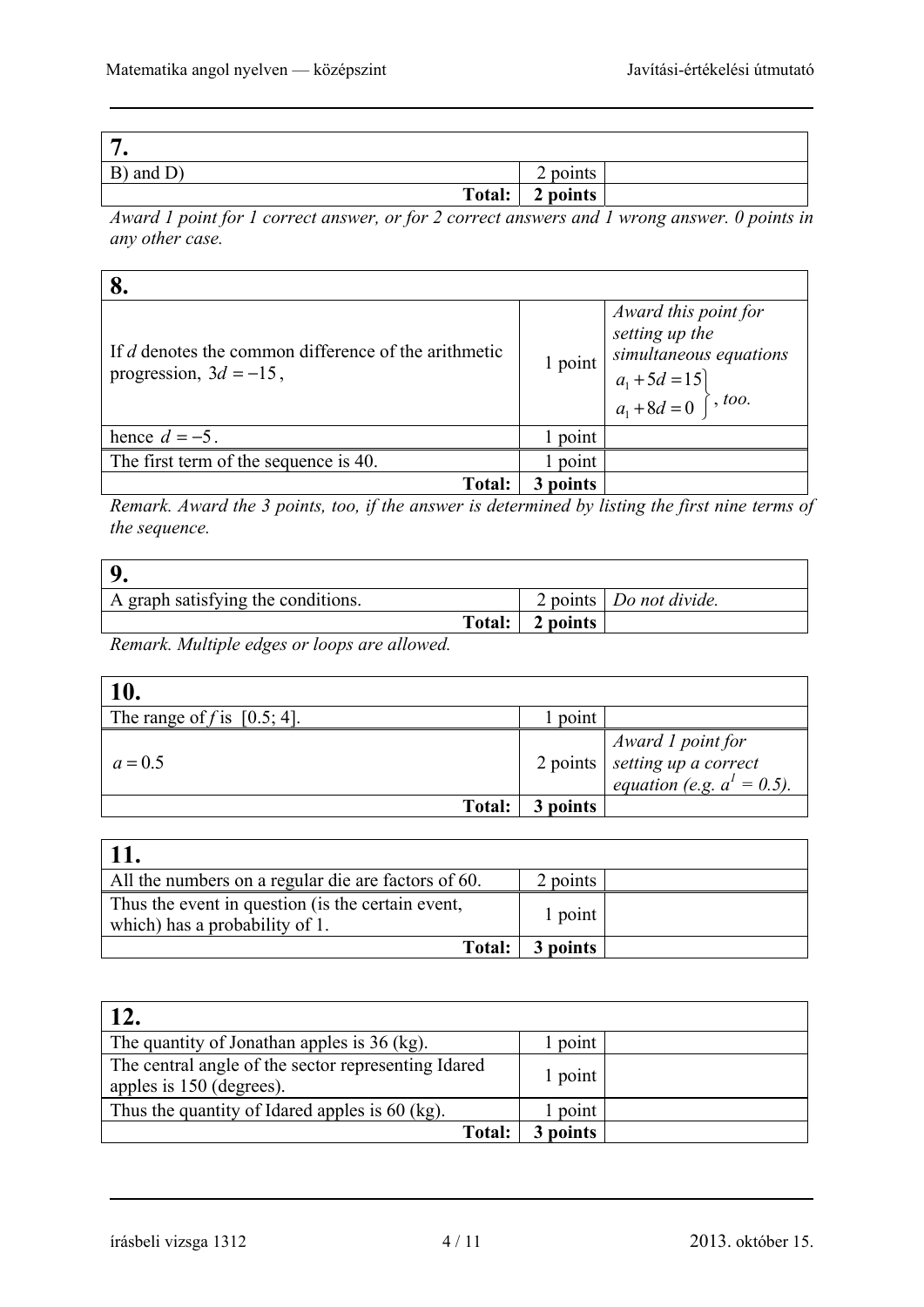| $\vert$ 13. a)                                   |          |                                          |
|--------------------------------------------------|----------|------------------------------------------|
| $(4x+21 \ge 0$ and $x+4 \ge 0)$                  | 2 points |                                          |
| Squaring both sides: $x^2 + 8x + 16 = 4x + 21$ . |          |                                          |
| Rearranged: $x^2 + 4x - 5 = 0$ .                 | 1 point  |                                          |
| $x_1 = -5$ , $x_2 = 1$ .                         | 1 point  |                                          |
| $-5$ is not a root,                              |          | 1 point   Using the restriction, or      |
| 1 is a root.                                     |          | $1$ point $\frac{1}{2}$ by substitution. |
| <b>Total:</b>                                    | 6 points |                                          |

| $(13. b)$ solution 1                            |          |  |
|-------------------------------------------------|----------|--|
| (By expression and substitution:) $y = 16 - 3x$ | 1 point  |  |
| $5x - 32 + 6x = 45$                             | 1 point  |  |
| $11x = 77$                                      | 1 point  |  |
| $x=7$                                           | 1 point  |  |
| $y = -5$                                        | 1 point  |  |
| Checking.                                       | 1 point  |  |
| <b>Total:</b>                                   | 6 points |  |

| $(13. b)$ solution 2                                |          |  |
|-----------------------------------------------------|----------|--|
| (Equal coefficients obtained by multiplying through |          |  |
| the first equation by $2$ :)                        |          |  |
|                                                     | 2 points |  |
| $6x + 2y = 32$ $5x - 2y = 45$                       |          |  |
| $11x = 77$                                          | 1 point  |  |
| $x=7$                                               | l point  |  |
| $v = -5$                                            | l point  |  |
| Checking.                                           | l point  |  |
| <b>Total:</b>                                       | 6 points |  |

| $14. a)$ solution 1                                                                                            |           |                                                                                    |
|----------------------------------------------------------------------------------------------------------------|-----------|------------------------------------------------------------------------------------|
| The length of the altitude drawn from vertex $C$ of<br>triangle <i>ADC</i> is $41 \cdot \sin 47^\circ \approx$ | 1 point   |                                                                                    |
| $\approx$ 30 (mm).                                                                                             | 1 point   |                                                                                    |
| This is equal to the altitude drawn from vertex $C$ of<br>triangle $ABC$ ,                                     | $1$ point | This point is also due if<br>the correct reasoning is<br>revealed by the solution. |
| so the area in question is $T \approx \frac{48.30}{ }$ =                                                       | 1 point   |                                                                                    |
| $= 720$ mm <sup>2</sup> .                                                                                      | 1 point   |                                                                                    |
| <b>Total:</b>                                                                                                  | 5 points  |                                                                                    |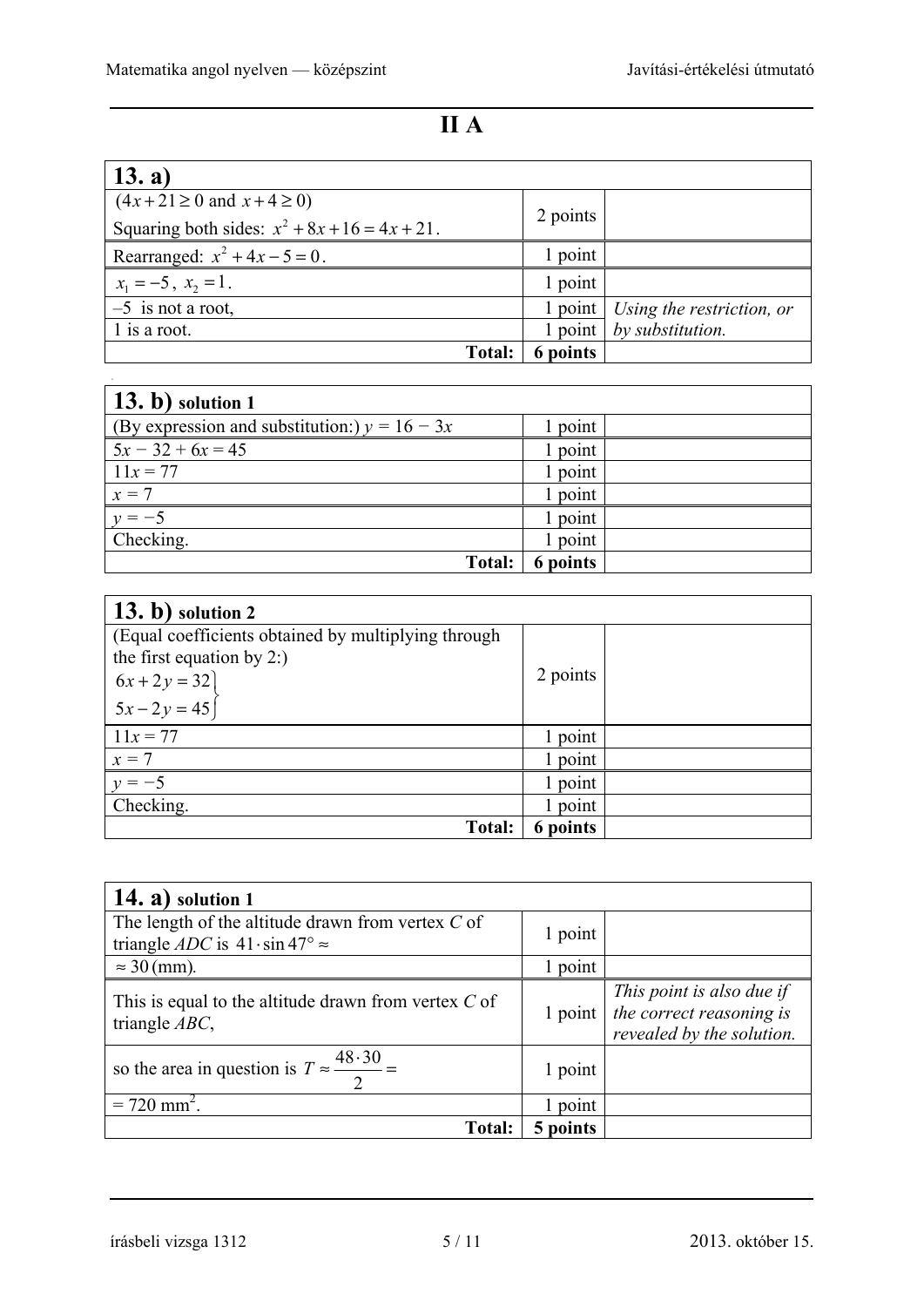| 14. $a^2$<br>solution 2                                                                   |          |                                                                                                                                                          |
|-------------------------------------------------------------------------------------------|----------|----------------------------------------------------------------------------------------------------------------------------------------------------------|
| The area of triangle <i>ADC</i> is $\frac{24 \cdot 41 \cdot \sin 47^{\circ}}{47^{\circ}}$ | 1 point  |                                                                                                                                                          |
| $\approx$ 360 (mm <sup>2</sup> )                                                          | 1 point  |                                                                                                                                                          |
| The median CD halves the area of triangle ABC,                                            | 2 points | These 2 points are also<br>due for calculating the<br>area of triangle BCD,<br>and also if the correct<br>reasoning is only<br>revealed by the solution. |
| so the area in question is $720 \text{ mm}^2$ .                                           | pont     |                                                                                                                                                          |
| <b>Total:</b>                                                                             | 5 points |                                                                                                                                                          |

| 14. b)                                                                                          |          |                                                                                         |
|-------------------------------------------------------------------------------------------------|----------|-----------------------------------------------------------------------------------------|
| Angle CDB is 133°.                                                                              | point    |                                                                                         |
| $BC = \sqrt{24^2 + 41^2 - 2 \cdot 24 \cdot 41 \cdot \cos 133^\circ}$                            | 2 points | 1 point for recognising<br>that side $BC$ can be<br>calculated with the<br>cosine rule. |
| Therefore the length of side <i>BC</i> rounded to the<br>required precision is 60 mm as stated. | 1 point  |                                                                                         |
| Total:                                                                                          | points   |                                                                                         |

| 14. c) solution $1$                                                                                                 |          |  |
|---------------------------------------------------------------------------------------------------------------------|----------|--|
| Let angle <i>ABC</i> be $\beta$ . The sine rule for triangle <i>BCD</i><br>states<br>$\sin \beta$<br>$\frac{41}{1}$ | 1 point  |  |
| $\sin 133^\circ$<br>60                                                                                              |          |  |
| $\sin \beta \approx 0.4998$ .                                                                                       | 1 point  |  |
| It follows that $\beta \approx 30^{\circ}$ (since the interior angle at<br>vertex $D$ of triangle $BCD$ is obtuse). | 1 point  |  |
| Total:                                                                                                              | 3 points |  |

| 14. c) solution $2$                                                                                                                             |          |  |
|-------------------------------------------------------------------------------------------------------------------------------------------------|----------|--|
| Let angle <i>ABC</i> be $\beta$ . The cosine rule for triangle <i>BCD</i><br>states $41^2 = 24^2 + 60^2 - 2 \cdot 24 \cdot 60 \cdot \cos \beta$ | 1 point  |  |
| $\cos \beta = \frac{24^2 + 60^2 - 41^2}{2 \cdot 24 \cdot 60}$ ( $\approx 0.8663$ ).                                                             | 1 point  |  |
| Hence $\beta \approx 30^{\circ}$ .                                                                                                              | 1 point  |  |
| <b>Total:</b>                                                                                                                                   | 3 points |  |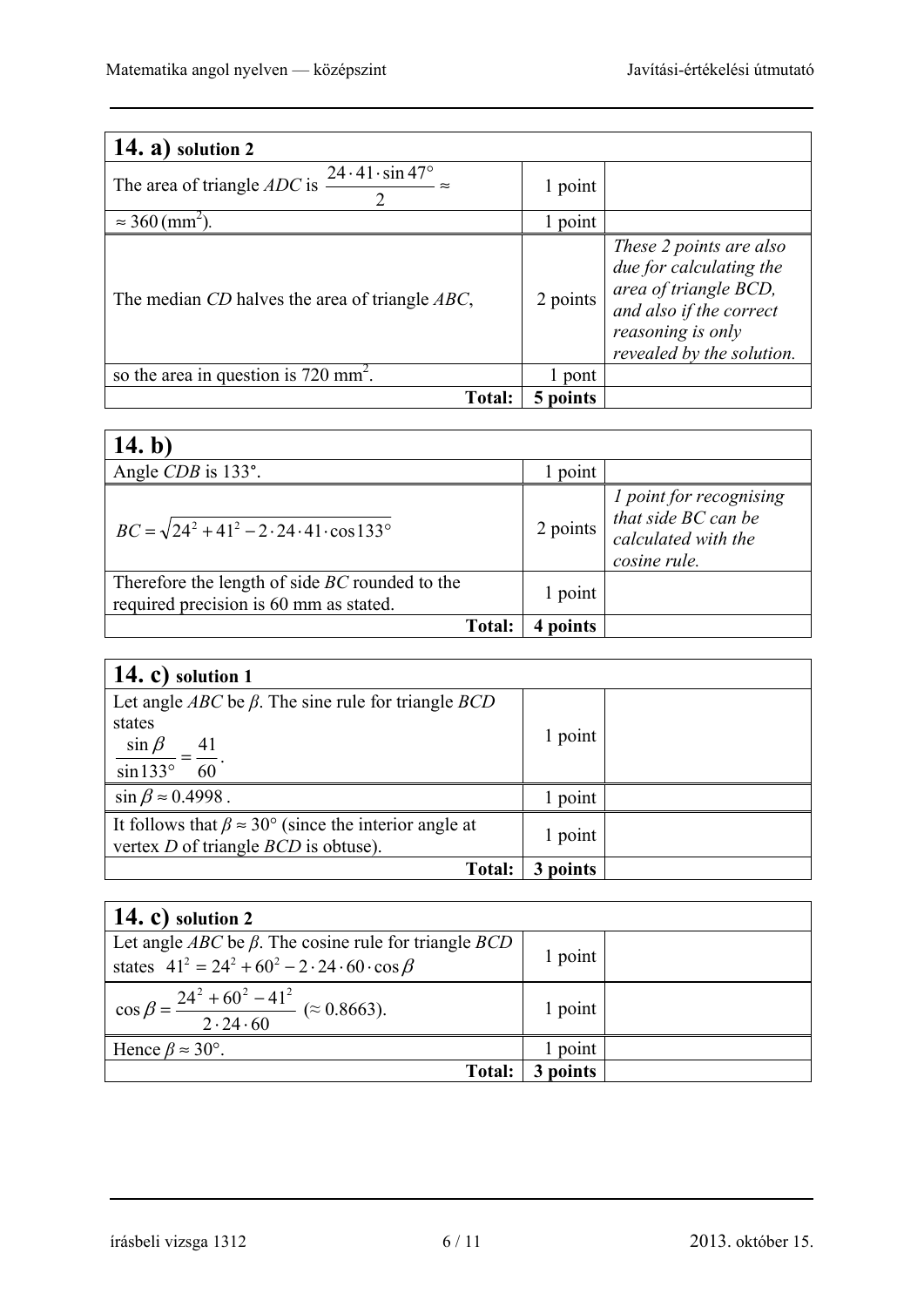| $(15. a)$ solution 1                          |                 |  |
|-----------------------------------------------|-----------------|--|
| Let x denote the number of those who own a    |                 |  |
| diswasher. Then the number of microwave oven  | 1 point         |  |
| owners is $2x$ .                              |                 |  |
| 141 people own some kind of device:           |                 |  |
| $2x + x - 63 = 141$ ,                         | 2 points        |  |
| hence $x = 68$ .                              | 1 point         |  |
| $(150 - 2.68)$ 14 of those questioned have no |                 |  |
| microwave ovens.                              | 1 point         |  |
| They make about 9.3% of all those questioned. | 1 point         |  |
| <b>Total:</b>                                 | <b>6</b> points |  |

| $(15. a)$ solution 2                                   |          |  |
|--------------------------------------------------------|----------|--|
| Let $y$ denote the number of those who own a           |          |  |
| dishwasher but do not own a microwave oven.            | 1 point  |  |
| Then the number of all dishwasher owners is $y + 63$ . |          |  |
| The number of those who have microwave ovens but       |          |  |
| do not have dishwashers is                             | 1 point  |  |
| $2(y+63)-63=2y+63$ .                                   |          |  |
| The number of all students questioned is               |          |  |
| $y + (2y + 63) + 63 + 9 = 150$ ,                       | 1 point  |  |
| hence $y = 5$ .                                        | 1 point  |  |
| $(5 + 9)$ 14 of those questioned have no microwave     |          |  |
| ovens.                                                 | 1 point  |  |
| They make about 9.3% of all those questioned.          | 1 point  |  |
| <b>Total:</b>                                          | 6 points |  |

| (15. b)                                                                                      |                   |                                                                   |
|----------------------------------------------------------------------------------------------|-------------------|-------------------------------------------------------------------|
| The mean of the number of computers per household<br>$3.0 + 94.1 + 89.2 + 14.3$<br><b>1S</b> |                   | This point is also due if<br>1 point $ $ the correct reasoning is |
| 200                                                                                          |                   | revealed by the solution.                                         |
| $= 1.57.$                                                                                    | $1$ point $\vert$ | Accept 1.6, too.                                                  |
| The median is 2,                                                                             | l point           |                                                                   |
| the mode is 1.                                                                               | l point           |                                                                   |
| <b>Total:</b>                                                                                | points            |                                                                   |

| 15. c)                                 |        |                 |  |
|----------------------------------------|--------|-----------------|--|
| The negative is formulated by C and D. |        | $\angle$ points |  |
|                                        | Total: | 2 points        |  |
| the contract of the contract of the    |        |                 |  |

*Remark. Award 1 point for 1 correct answer, or for 2 correct answers and 1 wrong answer. 0 points in any other case.*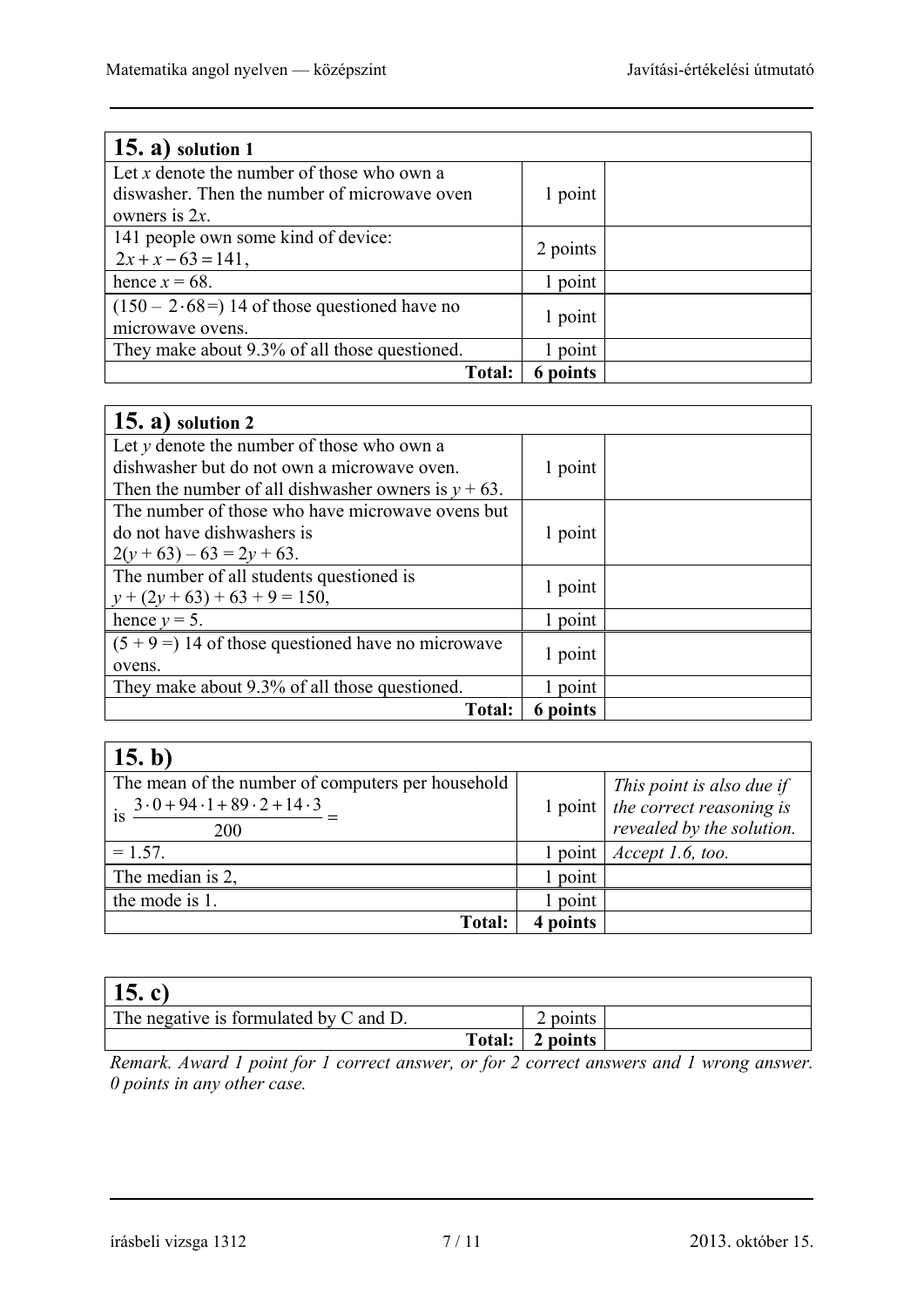### **II B**

| 16. $a)$                                                                                          |          |  |
|---------------------------------------------------------------------------------------------------|----------|--|
| The base radius of the cylinder is $2.5 \cdot 10^{-7}$ (m),                                       | 1 point  |  |
| its volume is $V = (2.5 \cdot 10^{-7})^2 \cdot \pi \cdot 2 \cdot 10^{-6}$ .                       | 1 point  |  |
| Expressed in scientific notation: $V \approx 3.9 \cdot 10^{-19}$ (m <sup>3</sup> ).               | 1 point  |  |
| The surface area of the cylinder is                                                               |          |  |
| $A = 2 \cdot (2.5 \cdot 10^{-7})^2 \cdot \pi + 5 \cdot 10^{-7} \cdot \pi \cdot 2 \cdot 10^{-6}$ . | 1 point  |  |
| Expressed in scientific notation: $A \approx 3.5 \cdot 10^{-12}$ (m <sup>2</sup> ).               | 1 point  |  |
| <b>Total:</b>                                                                                     | 5 points |  |

| 16. b)                                                                          |          |                                                                                            |
|---------------------------------------------------------------------------------|----------|--------------------------------------------------------------------------------------------|
| During 1.5 hours, the number of <i>E. coli</i> bacteria<br>doubles 6 times,     | 2 points | These 2 points are also<br>due if the correct<br>reasoning is revealed by<br>the solution. |
| therefore in 1.5 hours the number of bacteria will be<br>$30000000 \cdot 2^6 =$ | 1 point  |                                                                                            |
| $= 192$ million.                                                                | point    |                                                                                            |
| <b>Total:</b>                                                                   | points   |                                                                                            |

| 16. c)                                                            |          |                                                                                    |
|-------------------------------------------------------------------|----------|------------------------------------------------------------------------------------|
| (The number of bacteria will be 600 million in $x$ )              |          |                                                                                    |
| minutes.)                                                         | 2 points |                                                                                    |
| The equation $3 \cdot 2^{\frac{x}{15}} = 600$ needs to be solved. |          |                                                                                    |
|                                                                   |          |                                                                                    |
| $2^{\frac{x}{15}} = 200$                                          | 1 point  |                                                                                    |
|                                                                   |          |                                                                                    |
| $\frac{x}{15} = \log_2 200$                                       |          | 2 points $\frac{x}{15} \cdot \lg 2 = \lg 200$                                      |
| $x = 15 \cdot \frac{\lg 200}{\lg 2}$                              | 1 point  | This point is also due if<br>the correct reasoning is<br>revealed by the solution. |
| Hence $x \approx 115$ , therefore                                 | 1 point  |                                                                                    |
| the number of bacteria will reach 600 million in 115              | 1 point  |                                                                                    |
| minutes.                                                          |          |                                                                                    |
| <b>Total:</b>                                                     | 8 points |                                                                                    |

| 17. a)                                           |          |  |
|--------------------------------------------------|----------|--|
| $\rightarrow$<br>AB(6;2)                         | 1 point  |  |
| A normal vector of line <i>e</i> is $n(l; -3)$ , | 1 point  |  |
| its equation is $x-3y = 7-3 \cdot (-1)$ ,        | 1 point  |  |
| $x-3y=10$ .                                      | 1 point  |  |
| <b>Total:</b>                                    | 4 points |  |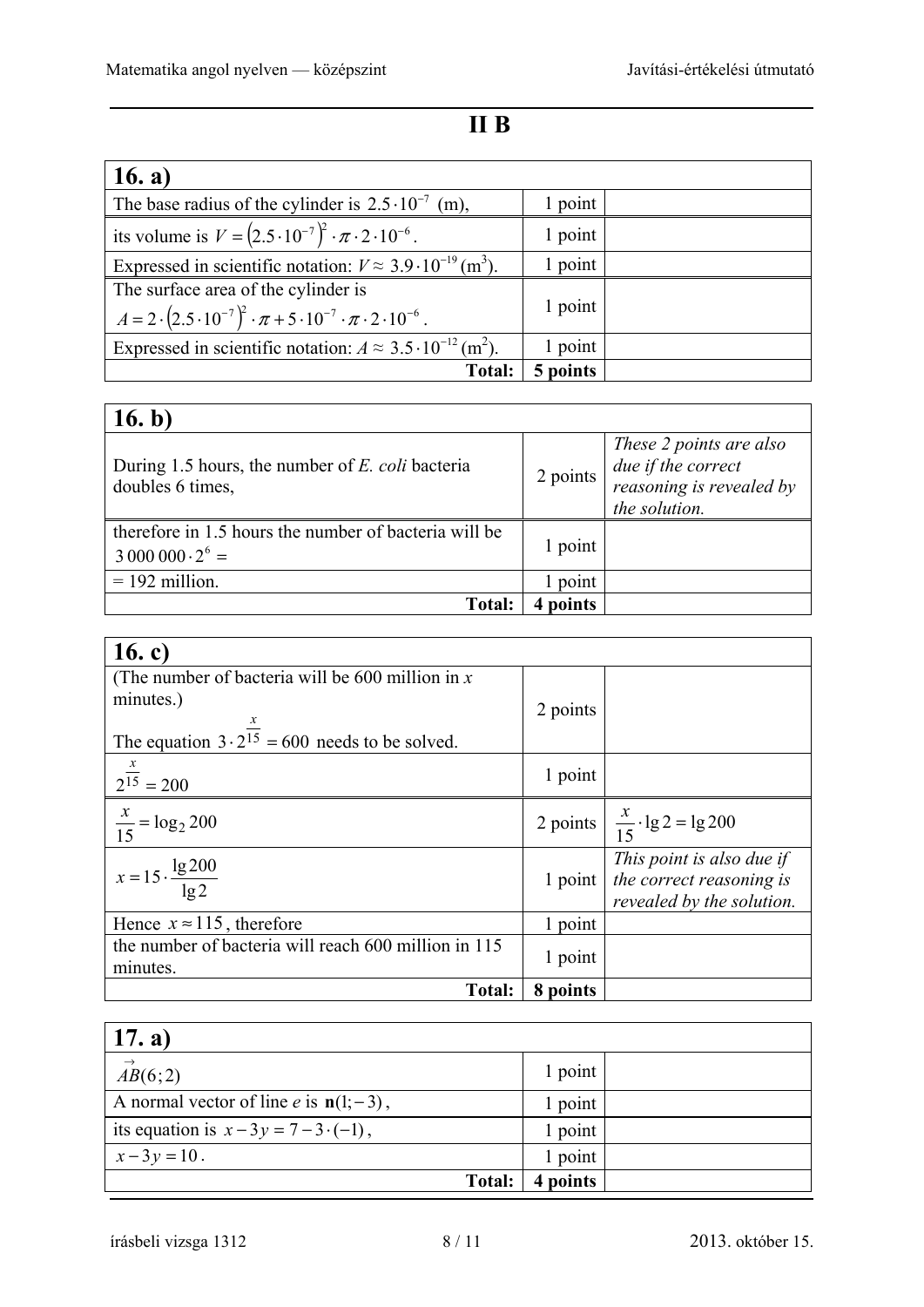| 17. b)                                                                                      |             |  |
|---------------------------------------------------------------------------------------------|-------------|--|
| $1^2 + (-3)^2 - 6 \cdot 1 - 2 \cdot (-3) = 10$ ,<br>(that is, point A lies on circle $k$ .) | 1 point     |  |
|                                                                                             |             |  |
| $7^2 + (-1)^2 - 6 \cdot 7 - 2 \cdot (-1) = 10$ ,                                            | 1 point     |  |
| (that is, point <i>B</i> lies on circle $k$ .)                                              |             |  |
| The length of chord AB: $\sqrt{(7-1)^2 + (-1+3)^2} =$                                       | 1 point     |  |
| $=\sqrt{40}$ ( $\approx 6.32$ ).                                                            | 1 point     |  |
| <b>Total:</b>                                                                               | points<br>4 |  |

| $(17, c)$ solution 1                                                                                                              |          |                                                                                    |
|-----------------------------------------------------------------------------------------------------------------------------------|----------|------------------------------------------------------------------------------------|
| $\rightarrow$<br>A normal vector of line f is $AB(6,2)$                                                                           | 1 point  |                                                                                    |
| The equation of line f is $3x + y = 0$ .                                                                                          | 2 points |                                                                                    |
| The coordinates of the intersection are obtained by<br>solving the simultaneous equations of the circle $k$<br>and the line $f$ . | 1 point  | This point is also due if<br>the correct reasoning is<br>revealed by the solution. |
| From the equation of line f, $y = -3x$ .                                                                                          | 1 point  |                                                                                    |
| Substituted in the equation of the circle:<br>$x^2 + 9x^2 - 6x - 2 \cdot (-3x) = 10$ .                                            | 1 point  |                                                                                    |
| $x^2 = 1$                                                                                                                         | 1 point  |                                                                                    |
| The solution of this equation (different from 1) is<br>$x=-1$ .                                                                   | 1 point  |                                                                                    |
| Therefore the point in question is $C(-1, 3)$ .                                                                                   | 1 point  |                                                                                    |
| <b>Total:</b>                                                                                                                     | 9 points |                                                                                    |

| $(17, c)$ solution 2                                                          |          |  |
|-------------------------------------------------------------------------------|----------|--|
| If C is the intersection different from $A$ , it follows                      |          |  |
| from the converse of Thales' theorem that chord BC                            | 3 points |  |
| is a diameter of circle $k$ .                                                 |          |  |
| Rearranging the equation of circle $k$ :                                      |          |  |
| $(x-3)^2 + (y-1)^2 = 20$ .                                                    | 2 points |  |
| Thus the centre of the circle is the point $K(3; 1)$ .                        | 1 point  |  |
| K bisects line segment $BC$ , so the coordinates of                           |          |  |
| point $C(x_c; y_c)$ satisfy $\frac{x_c+7}{2} = 3$ and $\frac{y_c-1}{2} = 1$ , | 2 points |  |
| hence $C(-1; 3)$ .                                                            | 1 point  |  |
| <b>Total:</b>                                                                 | 9 points |  |

*Remark. Award 3 points if the candidate rearranges the equation of the circle to correctly determine the coordinates of the centre, and represents the circle correctly on the coordinate plane.* 

*Award further 2 points if the candidate adds the graph of line f to the diagram, and correctly identifies the coordinates of intersection C without explanation or checking.* 

*Award another 2 points if the candidate explains why the line drawn is perpendicular to the line segment AB, and another 2 points if the coordinates of point C obtained are substituted in the equation of the circle to check that the point lies on the circle.*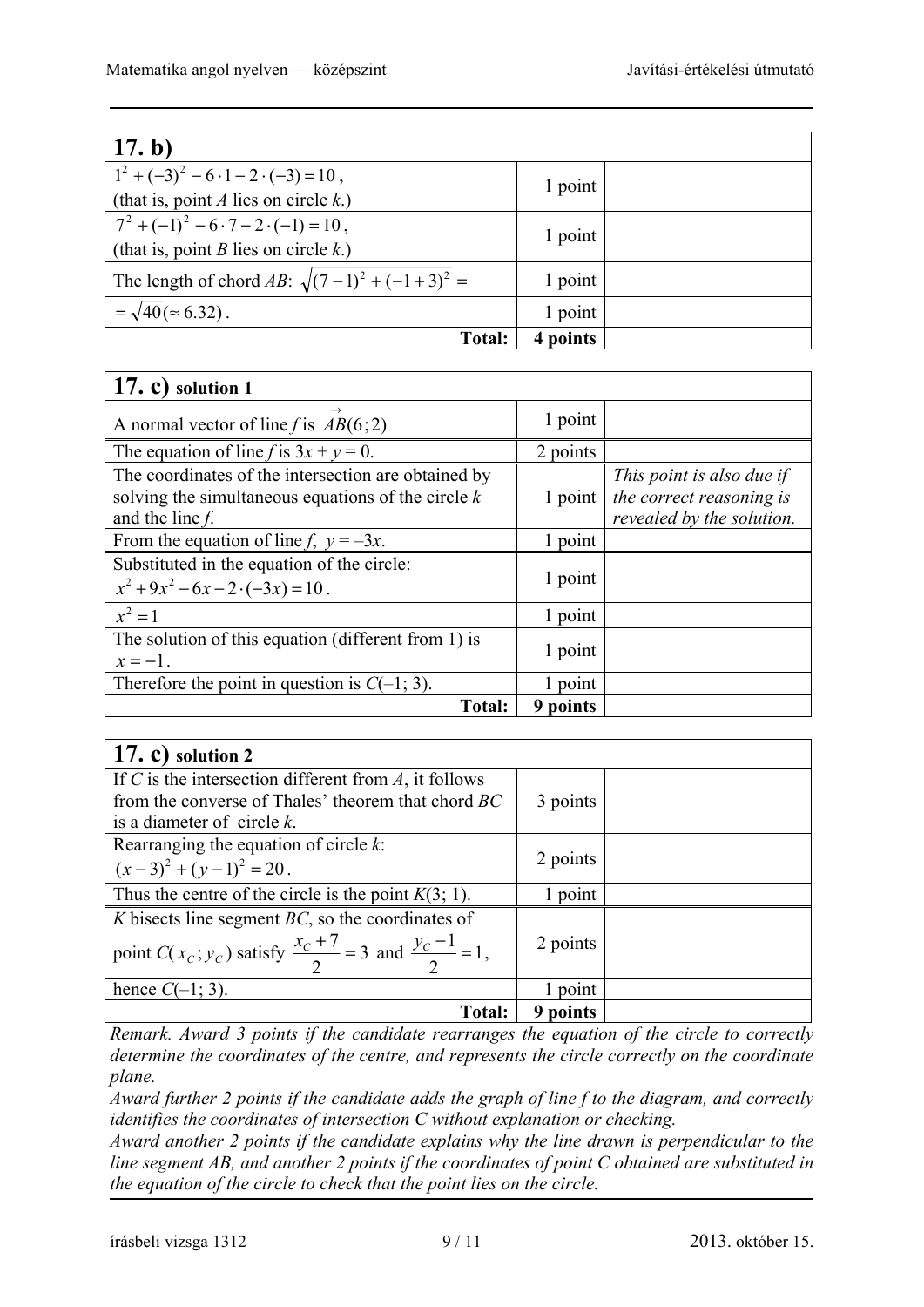| $18. a)$ solution 1                                                                            |          |                            |
|------------------------------------------------------------------------------------------------|----------|----------------------------|
| Two cards are selected from 30. This can be done in                                            |          |                            |
| $\left(\frac{30}{2}\right) = \frac{30.29}{2}$ (= 435) different ways                           | 2 points |                            |
| (number of all cases).                                                                         |          |                            |
| The number of favourable cases (when the numbers<br>on the two cards are equal) is 15.         | 2 points |                            |
|                                                                                                |          | This point is also due for |
| The probability in question is $\frac{15}{435} \left( = \frac{1}{29} \approx 0.0345 \right)$ . |          |                            |
|                                                                                                | 1 point  | a correct answer           |
|                                                                                                |          | expressed as a             |
|                                                                                                |          | percentage.                |
| <b>Total:</b>                                                                                  | 5 points |                            |

| $18. a)$ solution 2                                                                        |          |                                                                                    |
|--------------------------------------------------------------------------------------------|----------|------------------------------------------------------------------------------------|
| The card selected first may be any card.                                                   | 2 points | This point is also due if<br>the correct reasoning is<br>revealed by the solution. |
| In the case of the second card, we need to select out<br>of 29 cards (number of all cases) | 1 point  |                                                                                    |
| the only possible card identical to the first one.                                         | 1 point  |                                                                                    |
| The probability of that is $\frac{1}{29}$ ( $\approx 0.0345$ ).                            | 1 point  | This point is also due for<br>a correct answer<br>expressed as a<br>percentage.    |
| <b>Total:</b>                                                                              | 5 noints |                                                                                    |

| $(18. b)$ solution 1                                                                                                                                            |          |  |
|-----------------------------------------------------------------------------------------------------------------------------------------------------------------|----------|--|
| There are 7 dominoes altogether that have the same<br>number of dots on both halves.                                                                            | 2 points |  |
| (If the two halves of the domino were distinguished,)<br>the number of ways to place different numbers of<br>dots on the two halves would be $7 \cdot 6 = 42$ , | 2 points |  |
| but in that case, each such domino would be counted<br>twice, so the number of such dominoes is 21.                                                             | 1 point  |  |
| The complete set consists of 28 dominoes.                                                                                                                       | l point  |  |
| <b>Total:</b>                                                                                                                                                   | 6 points |  |